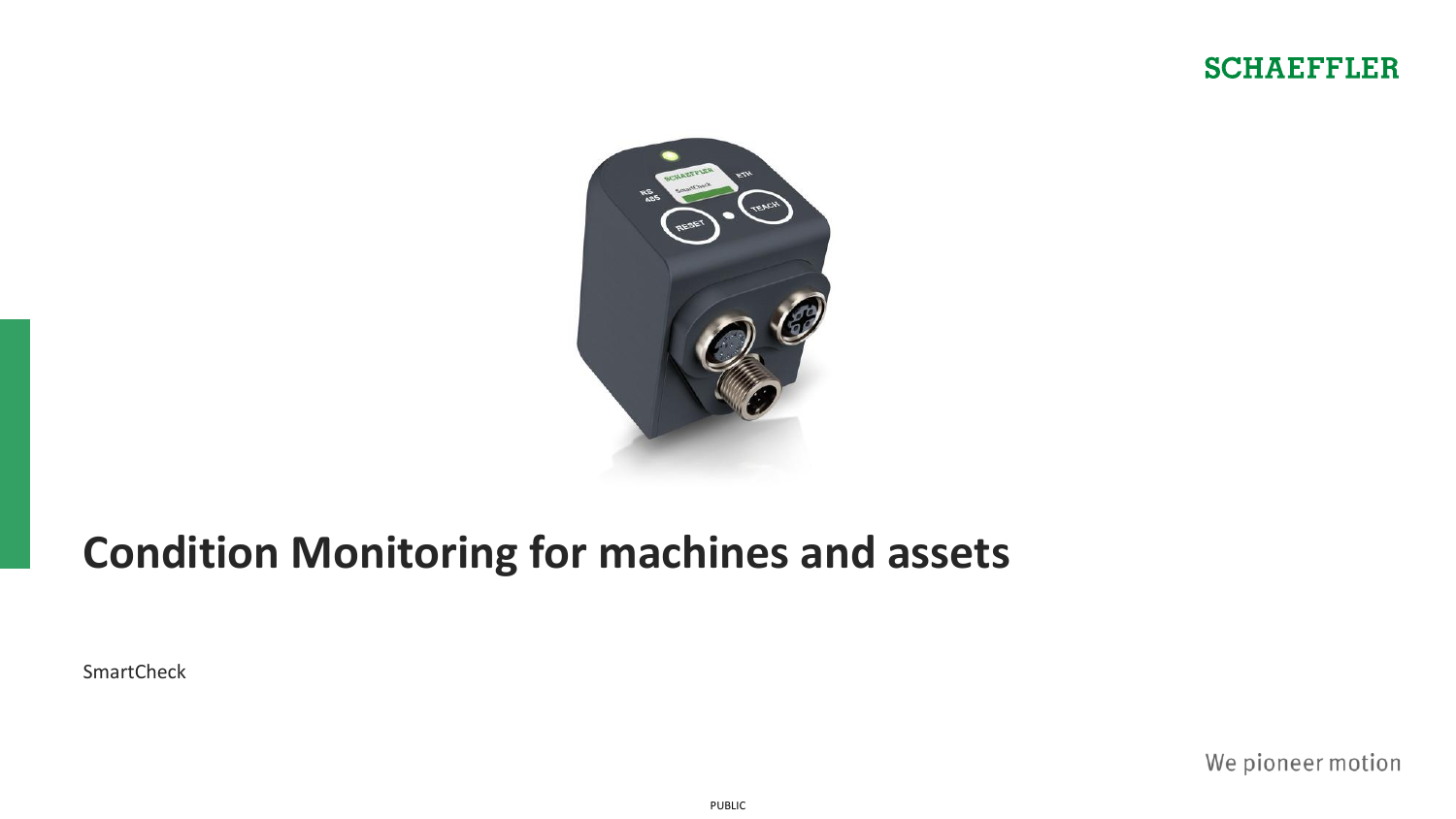#### 2 SmartCheck

## **Schaeffler SmartCheck Condition Monitoring System**

# **SCHAEFFLER**

communication

customers infrastructure

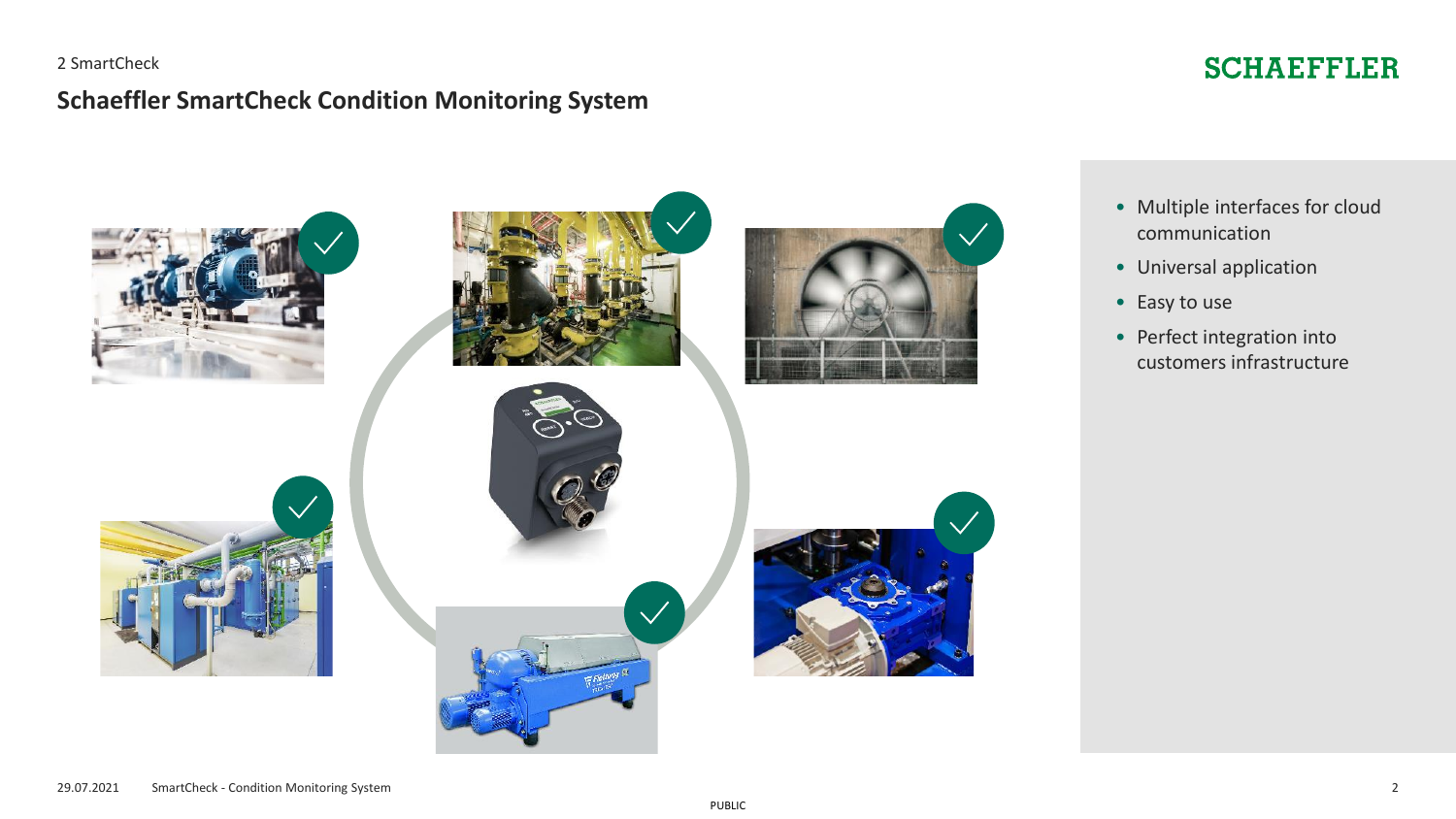## <span id="page-2-0"></span>**Inhalt**

- **[2](#page-6-0)** [SmartCheck](#page-6-0)
- **[3](#page-9-0)** Areas of [application](#page-9-0)
- **[4](#page-11-0)** [SmartCheck system](#page-11-0) integration **[7](#page-20-0)** SmartCheck<br> **3** Areas of application<br> **4** SmartCheck system integration<br> **5** Advantages<br> **6** Accessories<br> [Services](#page-20-0)
- **[5](#page-14-0)** [Advantages](#page-14-0)

# **[6](#page-16-0)** [Accessories](#page-16-0)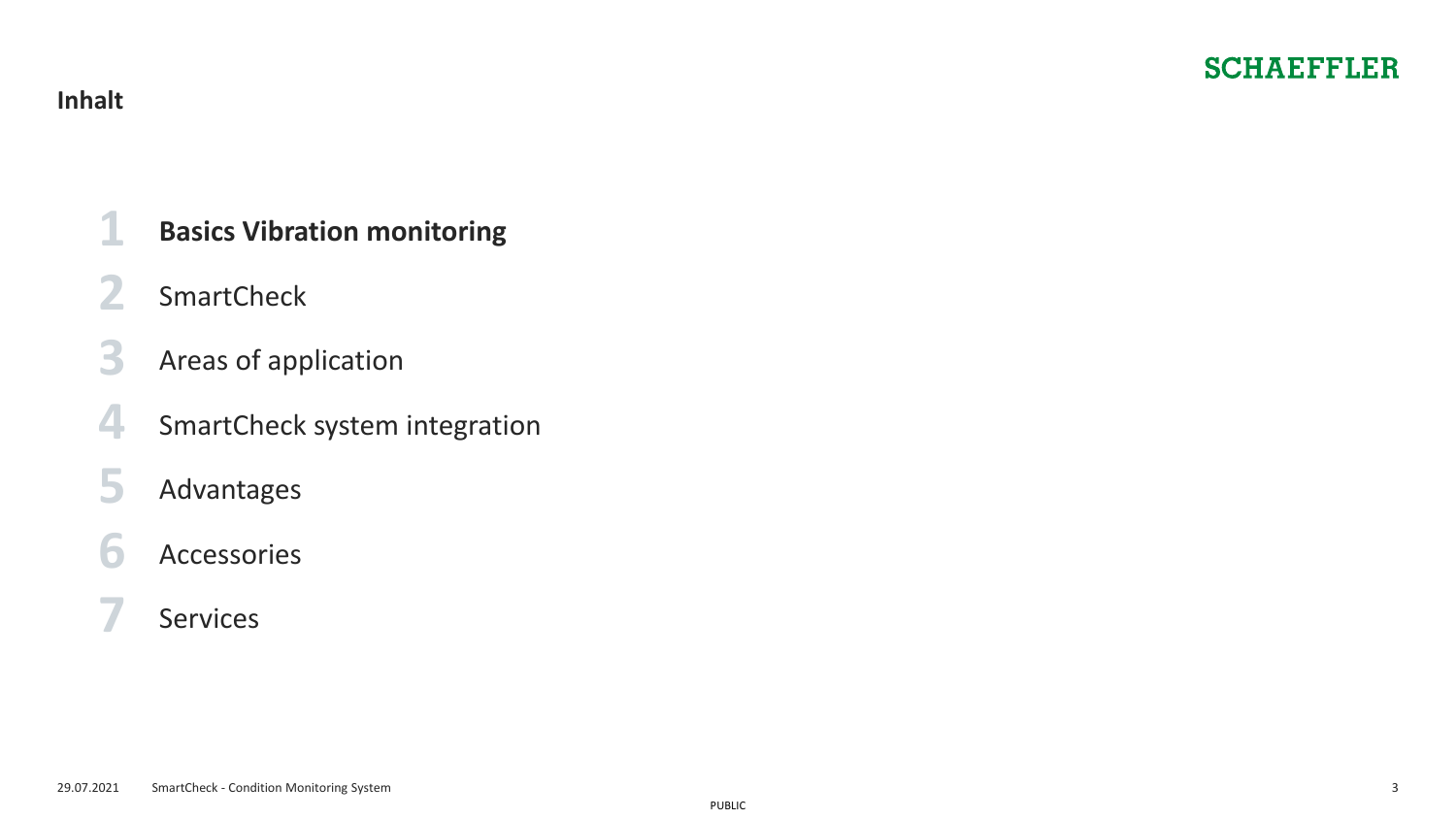## **Why Condition Monitoring?**

- Increased availability
- Prevention of unplanned downtime
- Planning of service and maintenance is improved
- Subsequent damages
- Reduction of maintenance costs
- Analysis of the damage root cause is supported

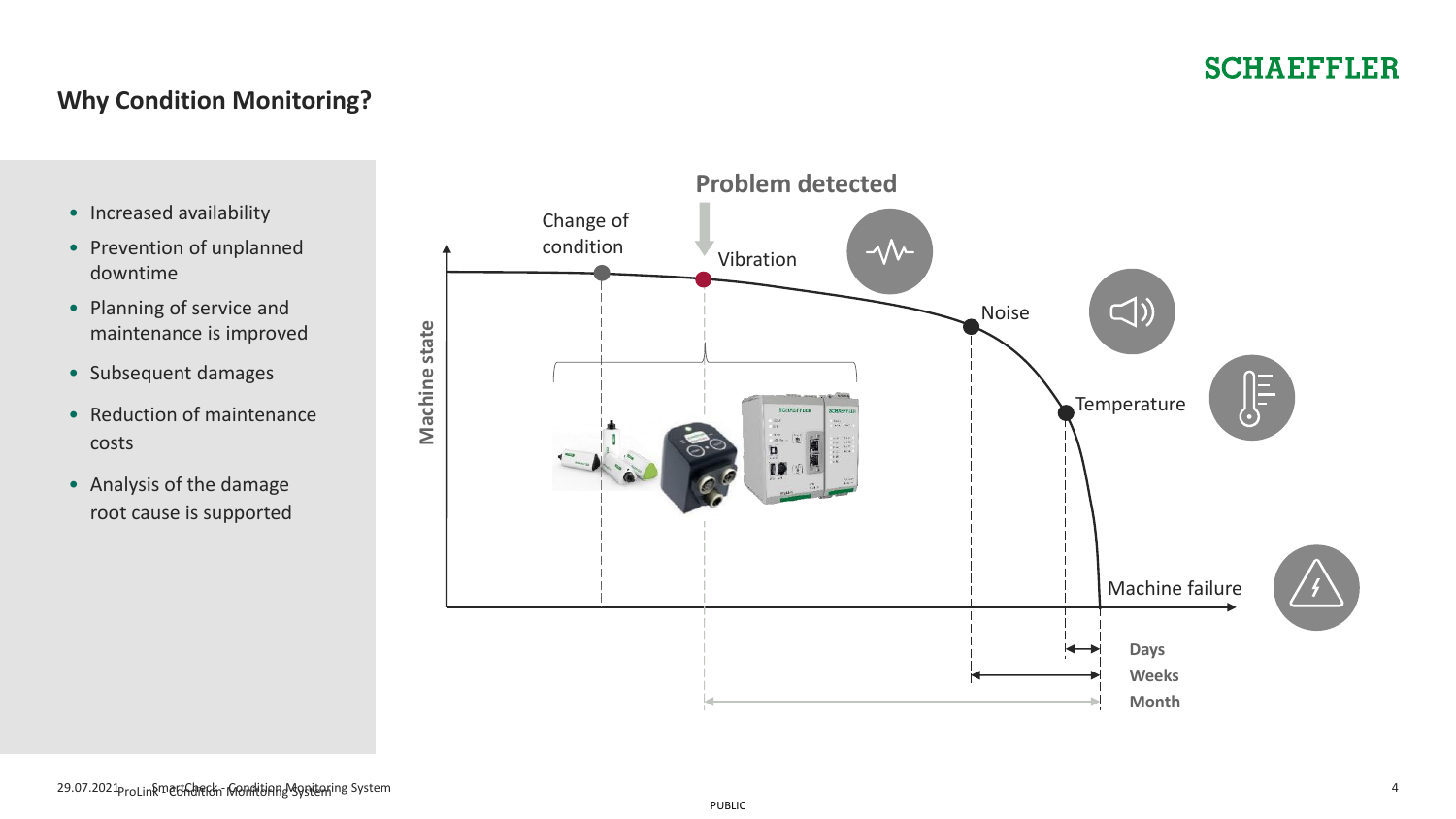# **Simple application example**

- Sawmill Kåge in Sweden
- Annul production Capacity approx.  $240,000$  m<sup>3</sup> of sawn timber
- 81 employees
- Monitoring of main electric motors

| Downtime costs per hour:   | 2.800€                 |
|----------------------------|------------------------|
| 4 hours downtime of asset: | 11.200€                |
| Total:                     | 11.200€                |
| Amortization period:       | one unplanned downtime |

| 2.800€                |
|-----------------------|
| 1.200€                |
| 1.200€                |
| ne unplanned downtime |



More examples: [Link](https://www.schaeffler.de/content.schaeffler.de/de/news_medien/mediathek/index.jsp?tab=mediathek-pub&subfilter=app:dc;language-vid:165;language-pub:167;mediatyp-pub:3531264;referencetyp-pub:0)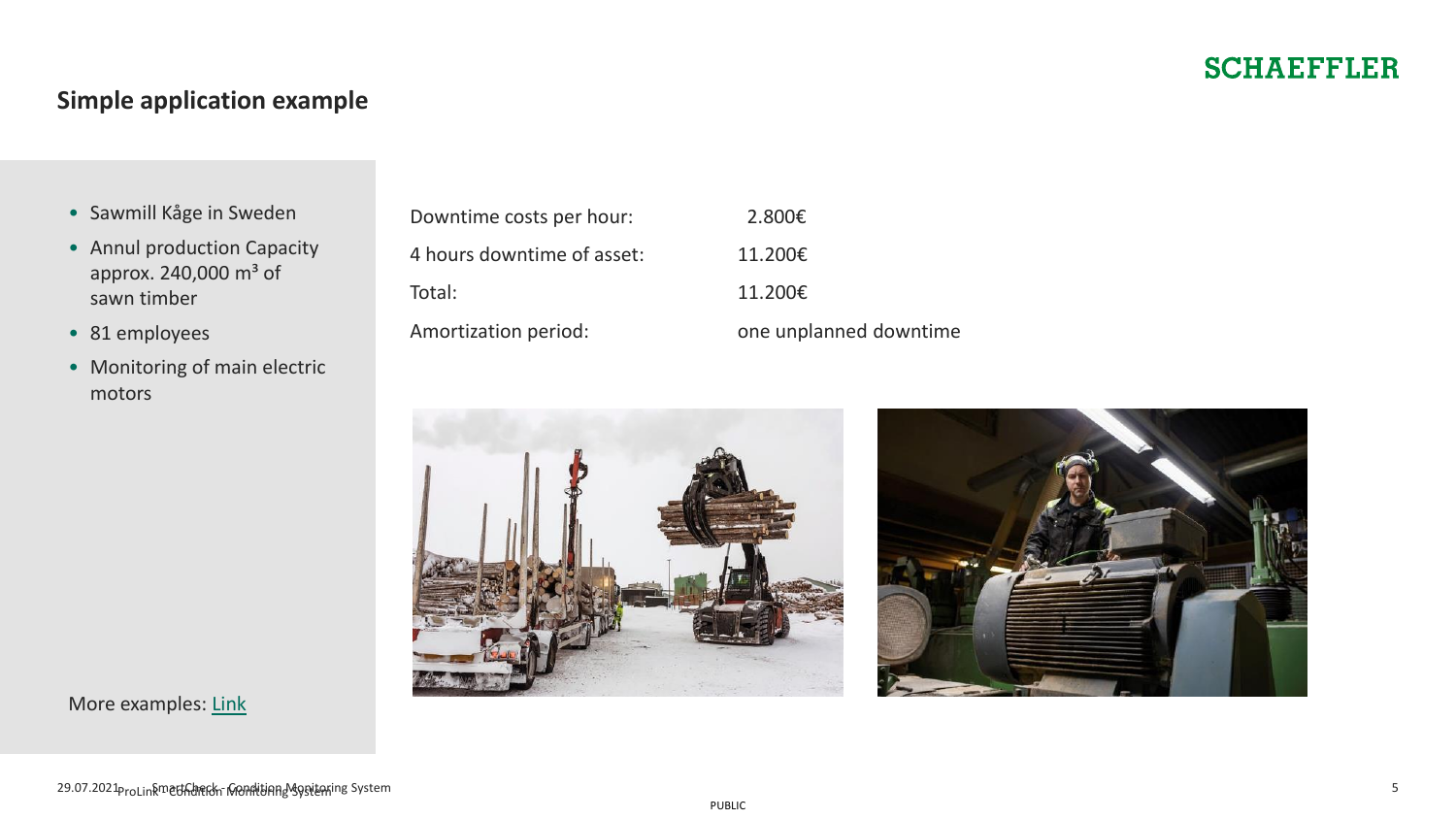## **Product portfolio Schaeffler Condition Monitoring Devices**

# **SCHAEFFLER**

The next generation of condition monitoring: affordable, easy to install and scale up



# **OPTIME SmartCheck ProLink CMS**

Sophisticated, one-channel condition monitoring system with intelligent learning mode and integrated web server



Modular multi-channel condition monitoring system for vibrations and other parameters with extended connectivity

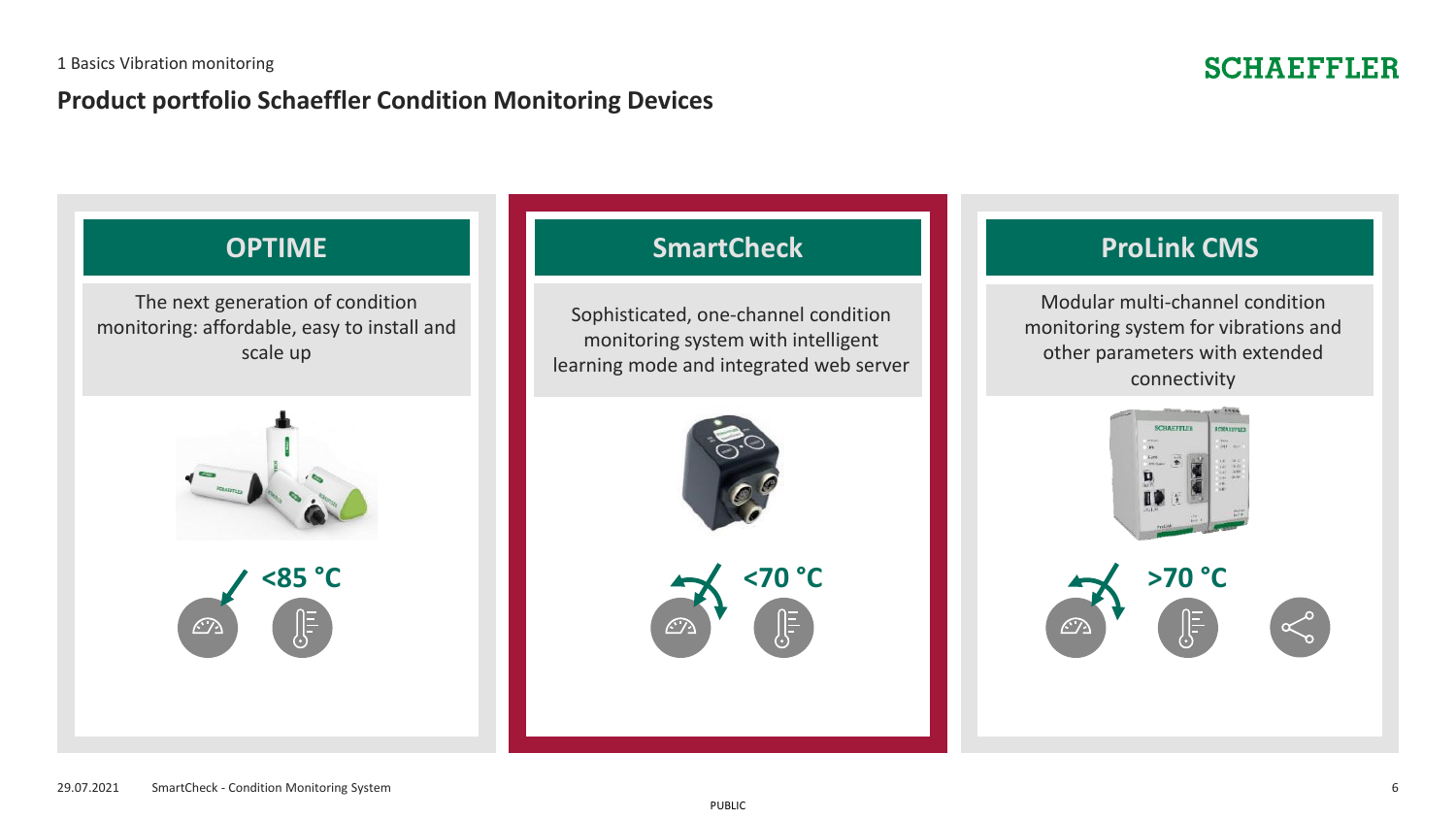- <span id="page-6-0"></span>**[1](#page-2-0)** [Basics Vibration monitoring](#page-2-0)
- 
- **[3](#page-9-0)** Areas of [application](#page-9-0) **2** SmartCheck<br>
3 Areas of app<br>
4 SmartCheck<br>
5 Advantages<br>
6 Accessories<br> [7](#page-20-0) [Services](#page-20-0)
- [4](#page-11-0) [SmartCheck system](#page-11-0) integration
- **[5](#page-14-0)** [Advantages](#page-14-0)
- **[6](#page-16-0)** [Accessories](#page-16-0)
-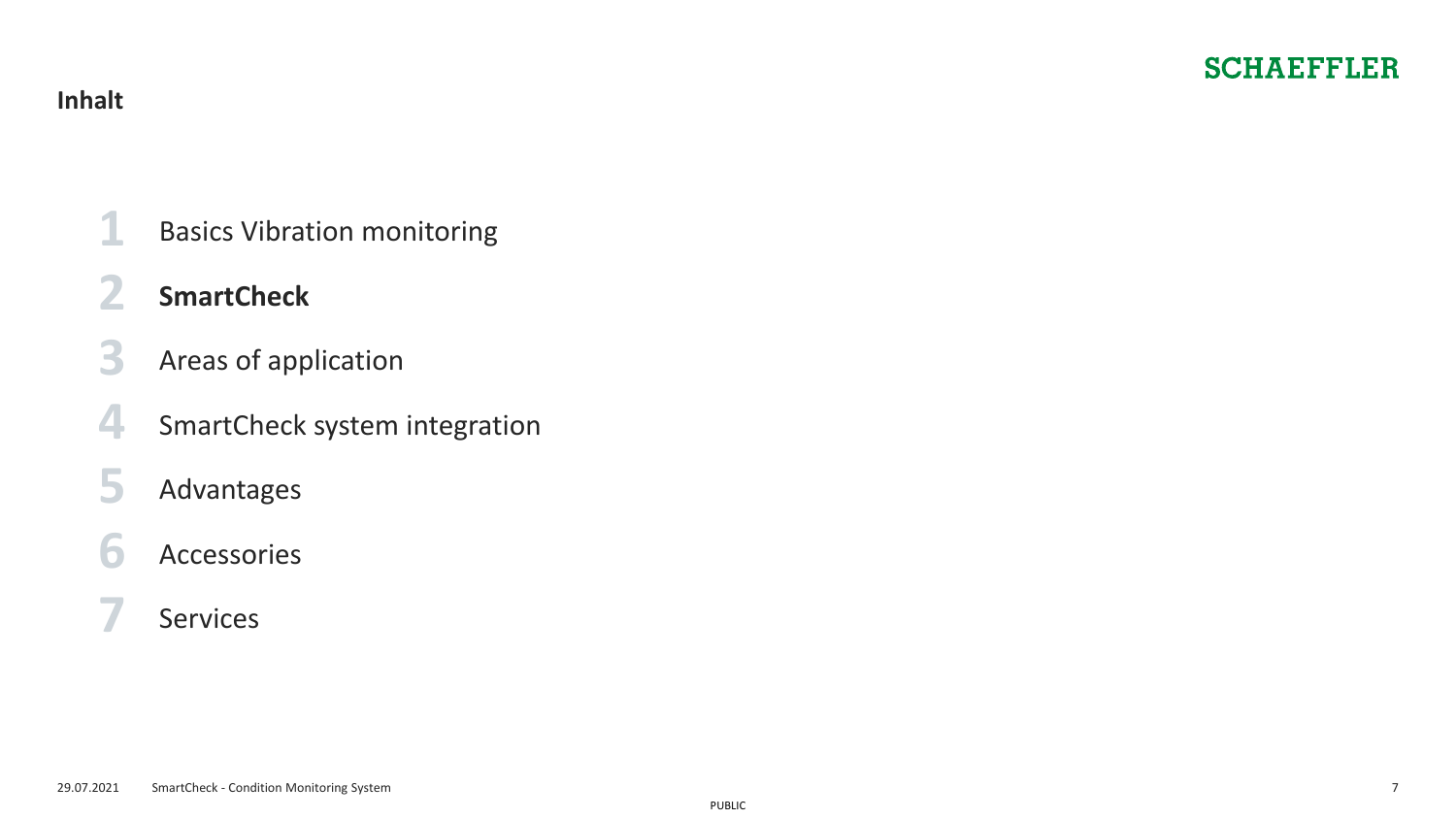#### 2 SmartCheck

## **SmartCheck**

# **SCHAEFFLER**



- Permanent monitoring
- For constant and variable operating machines (speed and/or load)
- Condition monitoring for beginners, because of pre configuration
- Automatic alarm threshold adjustment through self-sufficient learning mode (plug-and-play)
- Predefined measuring jobs for possible machine errors: (e.g. roller bearings, unbalance, belt drives)
- Easy integration into control and enterprise process landscape (analogue, digital, OPC/UA)
- Simple analyses directly on the device.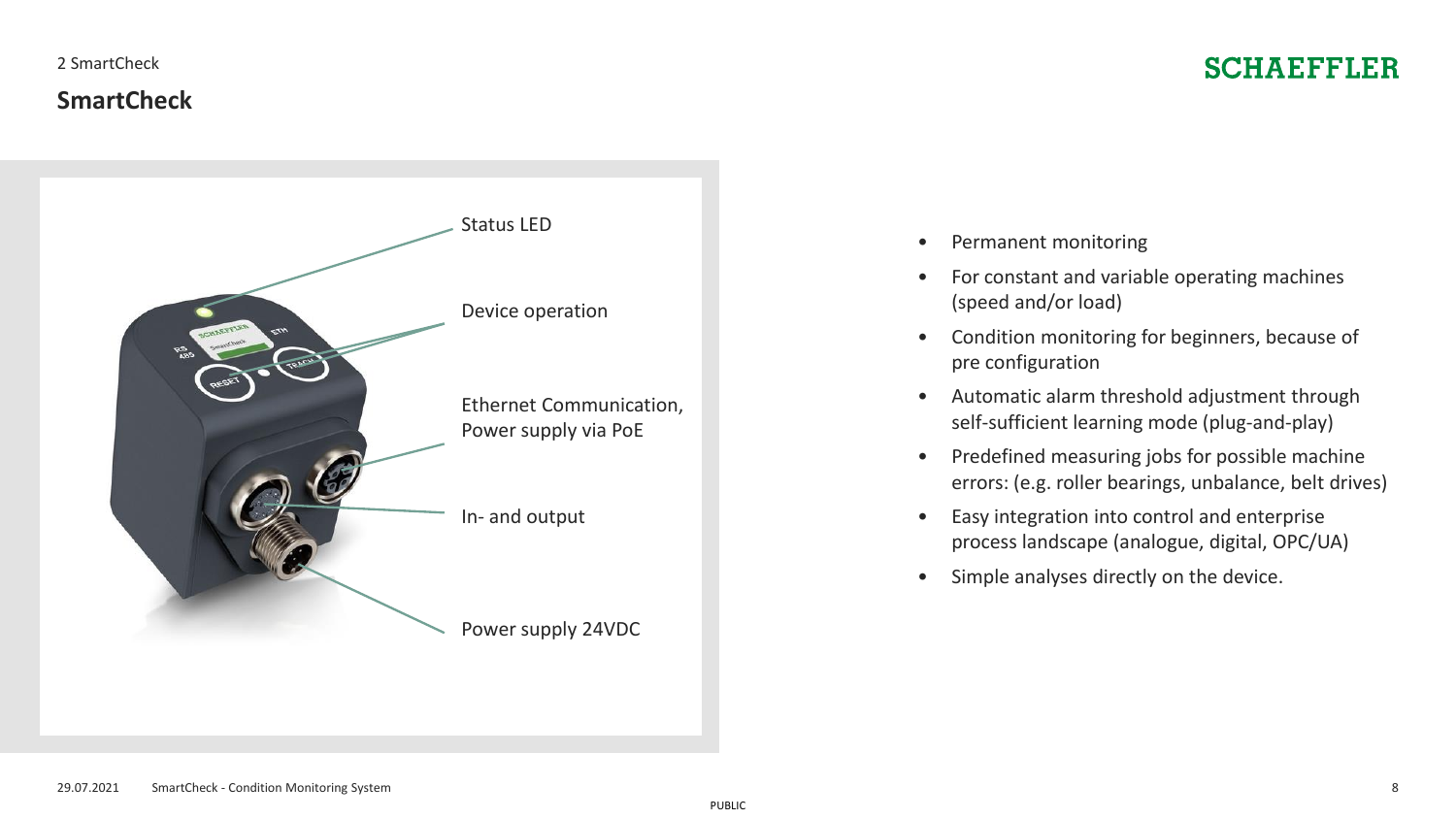# **SmartCheck in- and output** 2 SmartCheck

# **SCHAEFFLER**



#### Function:

The internally installed acceleration sensor detects the vibration of the machine, which is important for monitoring. Together with the additional signals such as speed or load, this is sent to the CPU. The CPU evaluates the signals. In case of an alarm, the switching output is activated and the analogue output reports the alarm to the customer control.

All values can also be transferred to the control world via OPC/UA.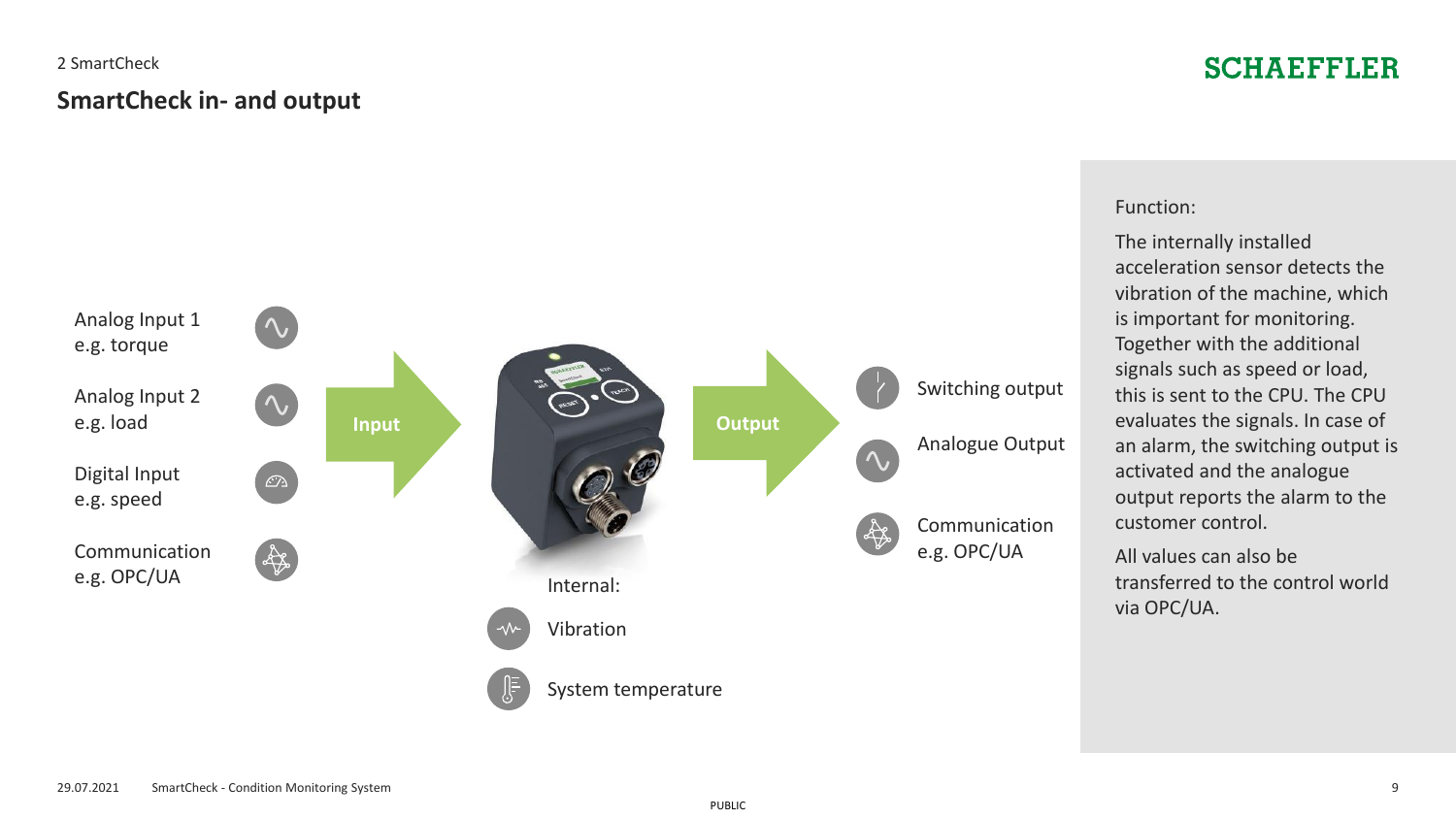- <span id="page-9-0"></span>**[1](#page-2-0)** [Basics Vibration monitoring](#page-2-0)
- **[2](#page-6-0)** [SmartCheck](#page-6-0)
- **[7](#page-20-0)** SmartCheck system is<br> **5** Advantages<br> **6** Accessories<br> **7** [Services](#page-20-0)
- **[4](#page-11-0)** [SmartCheck system](#page-11-0) integration
- **[5](#page-14-0)** [Advantages](#page-14-0)
- **[6](#page-16-0)** [Accessories](#page-16-0)
-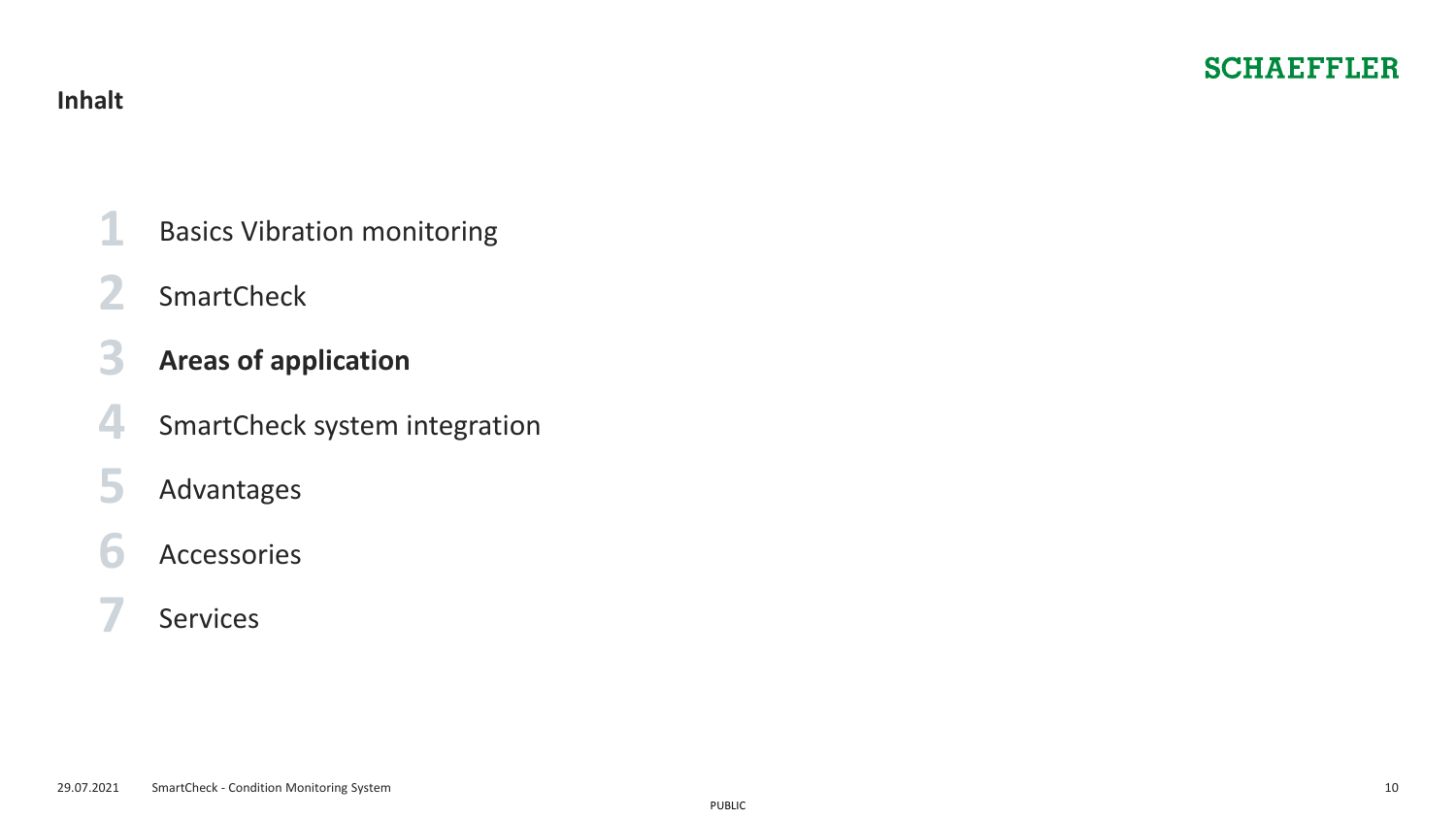## **Usable across all industries** 3 Areas of application

# **SCHAEFFLER**









• Paper

- Raw Materials
	- − Cement
- Production / Manufacturing
	- − Wood processing
- Motors
- Fans
- Pumps
- Compressors
- Small gear boxes
- Vibration screens
- Decanter
- Separators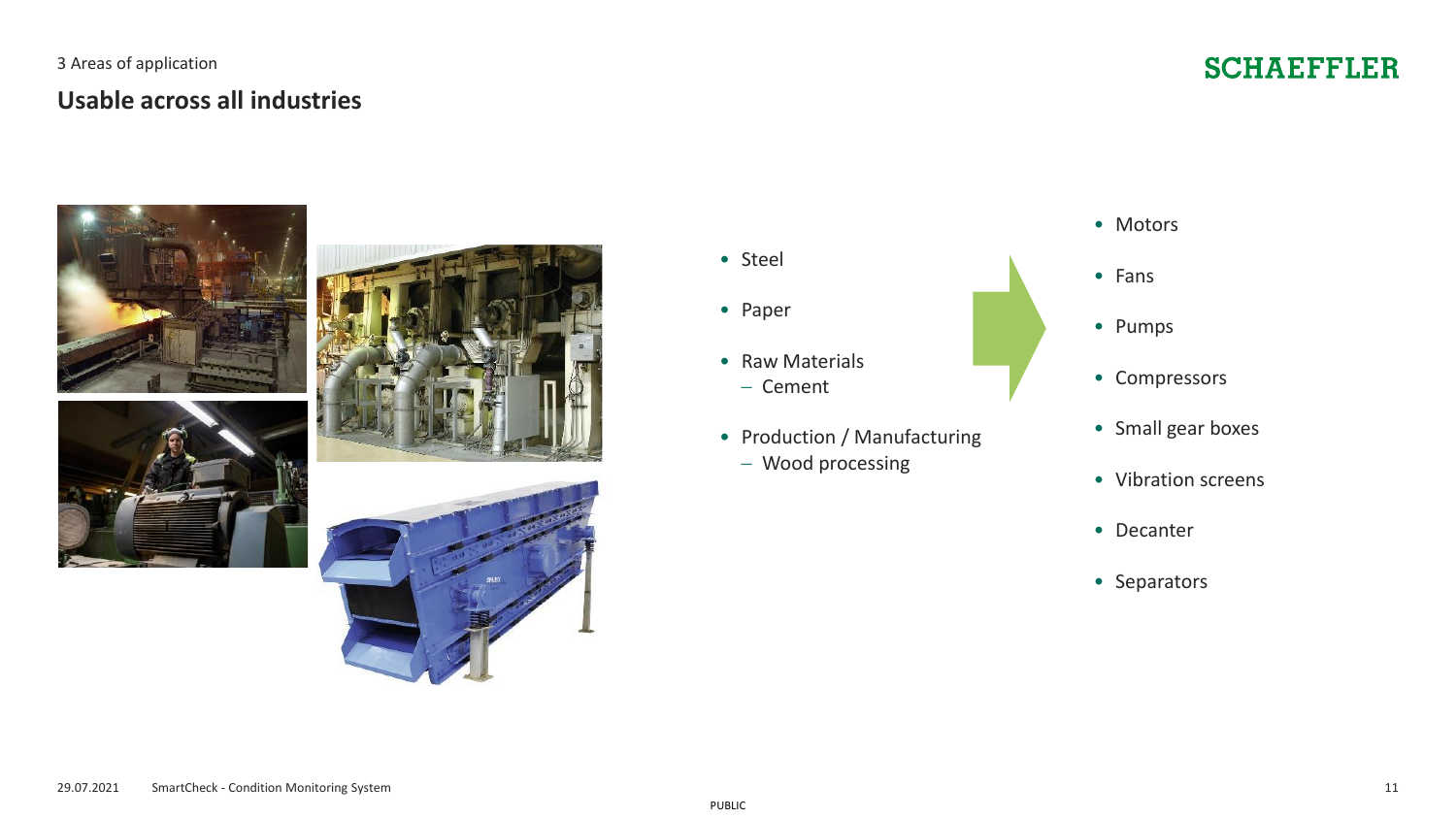- <span id="page-11-0"></span>**[1](#page-2-0)** [Basics Vibration monitoring](#page-2-0)
- **[2](#page-6-0)** [SmartCheck](#page-6-0)
- **[3](#page-9-0)** Areas of [application](#page-9-0)
- **4** SmartCheck system integration<br>
5 Advantages<br>
6 Accessories<br> [7](#page-20-0) [Services](#page-20-0)
- **[5](#page-14-0)** [Advantages](#page-14-0)
- **[6](#page-16-0)** [Accessories](#page-16-0)
-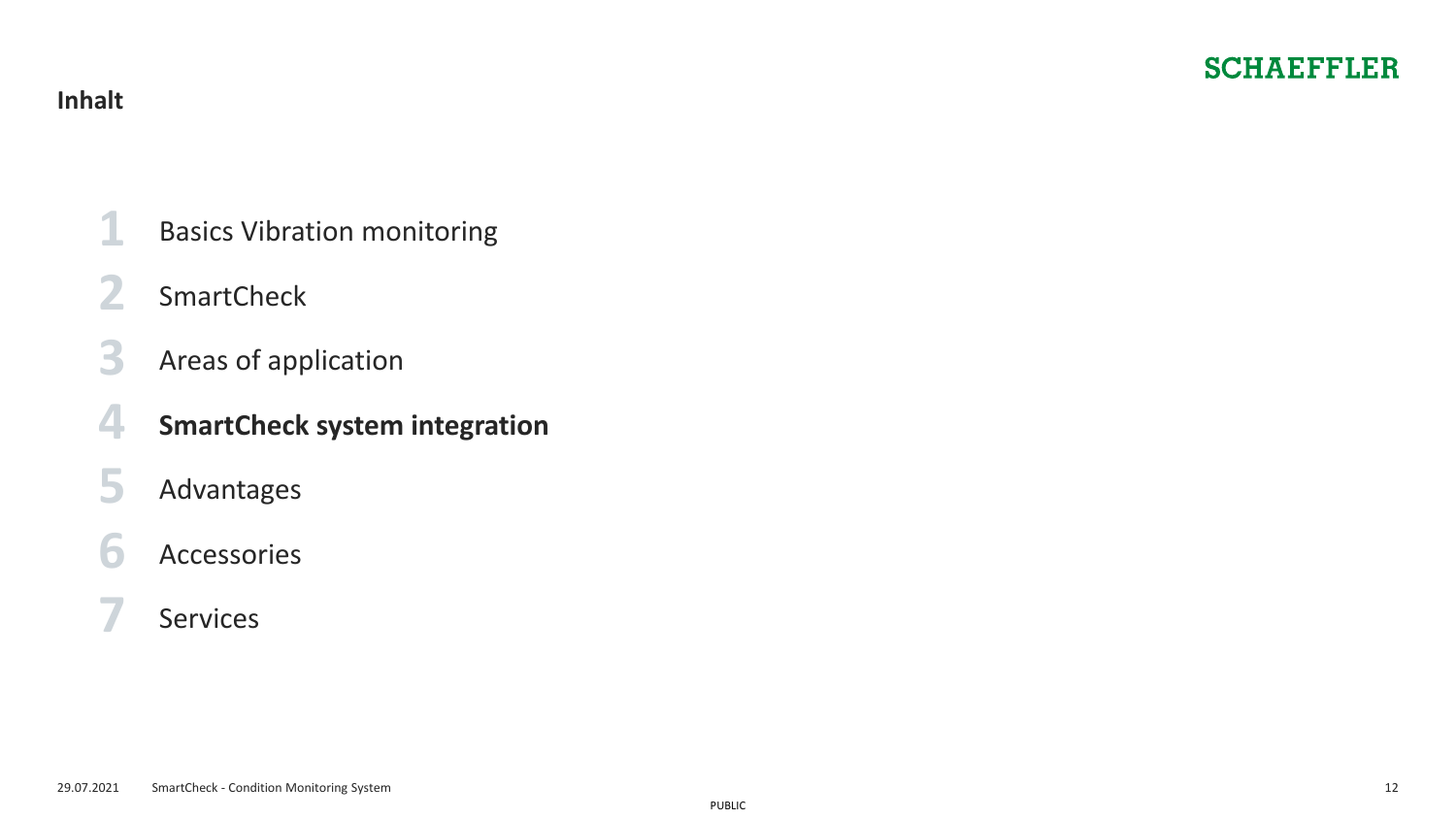# **System integration in customers infrastructure**

# **Schaeffler IoT Hub Cloud to cloud** ERP **MES MQTT** OPC-UA **Customer** Scada visualization OPC-UA OPC-UA SPS **0-10V 4-20mA 0-20mA 0 / 24V**

# **SCHAEFFLER**

Easy integration in process automation via:

- OPC/UA Server
- SLMP Client

#### Cloud communication via:

- OPC/UA Server
- MQTT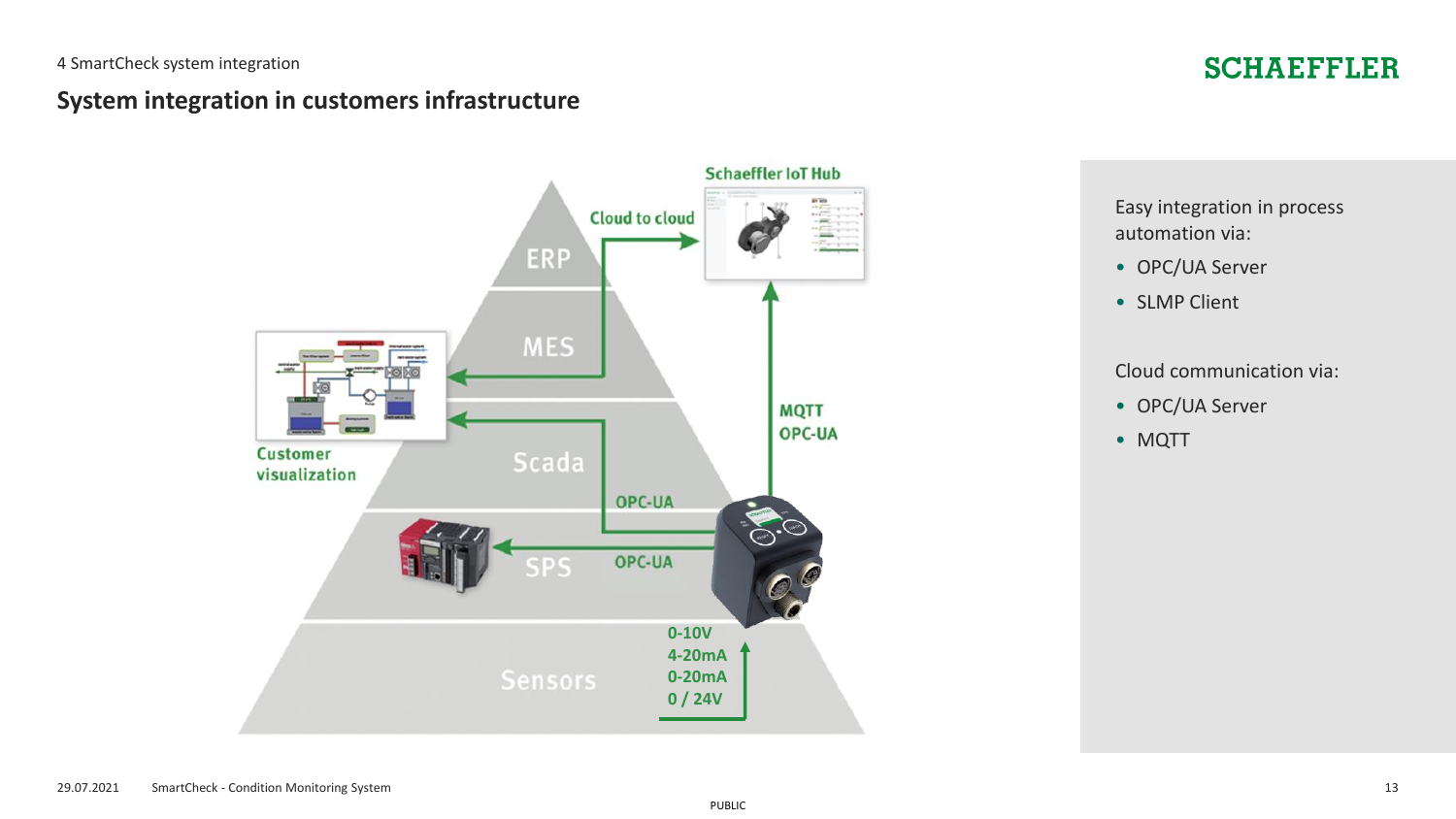4 SmartCheck system integration

# **SCHAEFFLER**

## **Direct integration in ERP and Cloud**



Direct integration via standard communication channels:

- OPC/UA Server
- WebServices
- E-Mail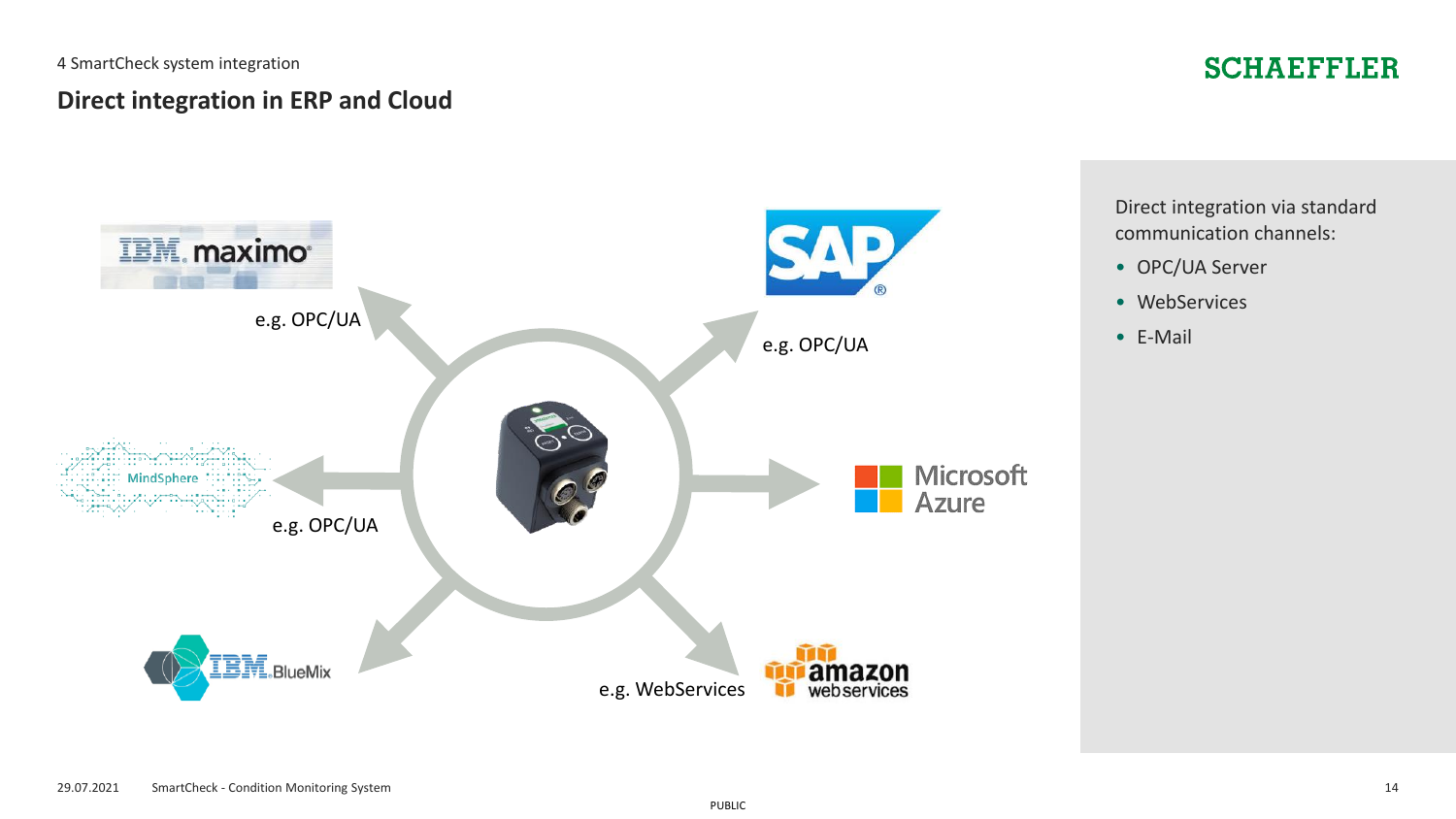- <span id="page-14-0"></span>**[1](#page-2-0)** [Basics Vibration monitoring](#page-2-0)
- **[2](#page-6-0)** [SmartCheck](#page-6-0)
- **[3](#page-9-0)** Areas of [application](#page-9-0)
- **[4](#page-11-0)** [SmartCheck system](#page-11-0) integration
- **[7](#page-20-0)** [Services](#page-20-0) **<sup>5</sup> Advantages**
- **[6](#page-16-0)** [Accessories](#page-16-0)
-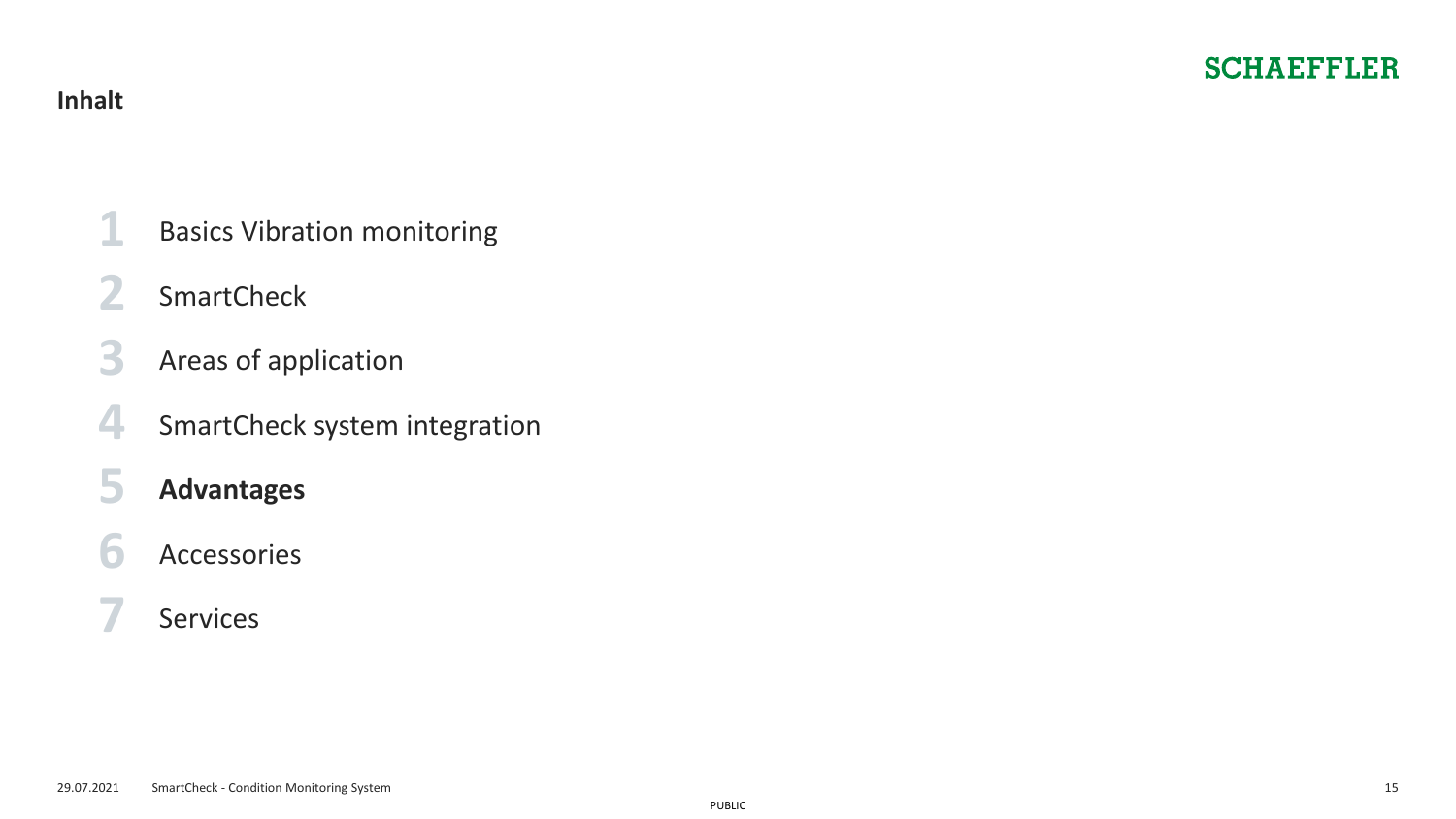# **Advantages**

### **Immediately ready for use**

- The pre-installed basic configuration of the SmartCheck allows general monitoring of standard equipment such as motors, fans and pumps
- The adaptive learning mode sets the alarm thresholds individually for the unit to be monitored

#### **No additional software necessary**

- Software for Configuration, View trend data and first analysis included on the device itself by using a standard web browser
- Operation possible without additional workstation licenses
- No approval by IT necessary



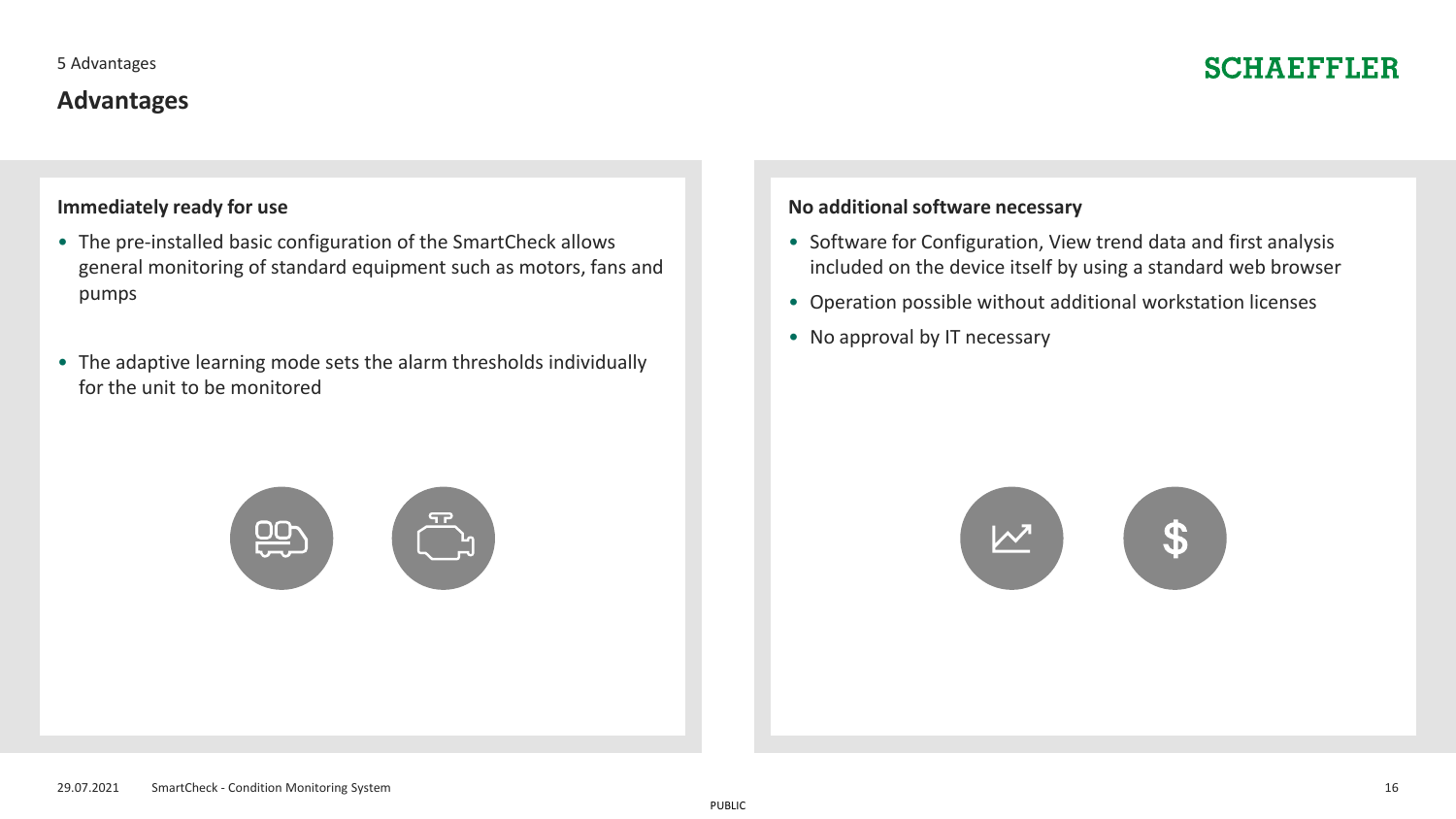- <span id="page-16-0"></span>**[1](#page-2-0)** [Basics Vibration monitoring](#page-2-0)
- **[2](#page-6-0)** [SmartCheck](#page-6-0)
- **[3](#page-9-0)** Areas of [application](#page-9-0)
- **[4](#page-11-0)** [SmartCheck system](#page-11-0) integration
- **[5](#page-14-0)** [Advantages](#page-14-0)
- **[7](#page-20-0)** [Services](#page-20-0) **<sup>6</sup> Accessories**
-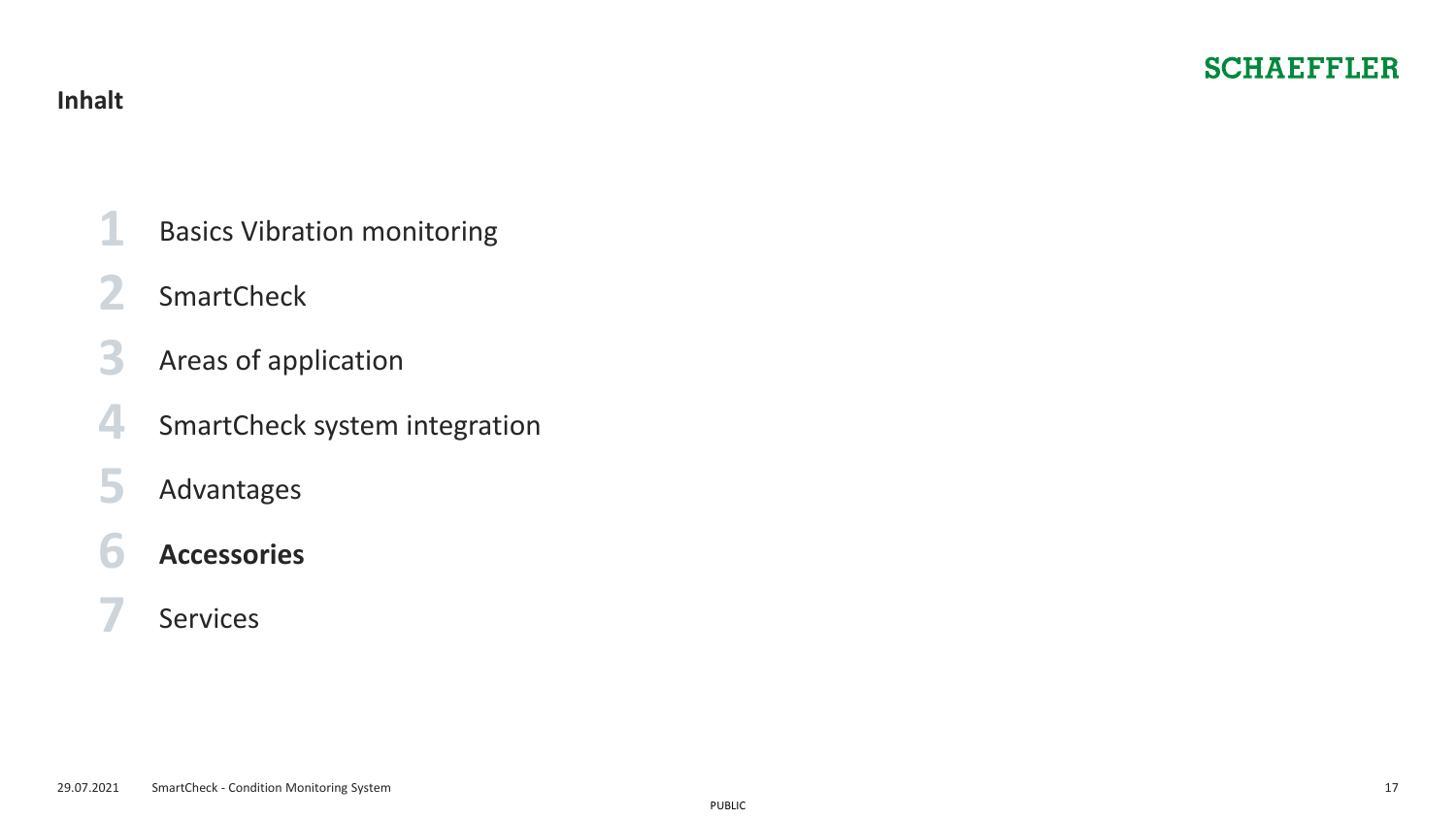6 Accessories

## **SmartConnect Box**

# **SCHAEFFLER**



- Easy distribution of power supply and speed signals to a maximum of 4 SmartCheck devices
- Signaling of the alarm status with SmartLamp
- No specialist electrical knowledge necessary
- SmartConnect Box already includes the complete wiring
- Quick and easy installation by using the standard cables Plug and Play
- Various cable lengths available.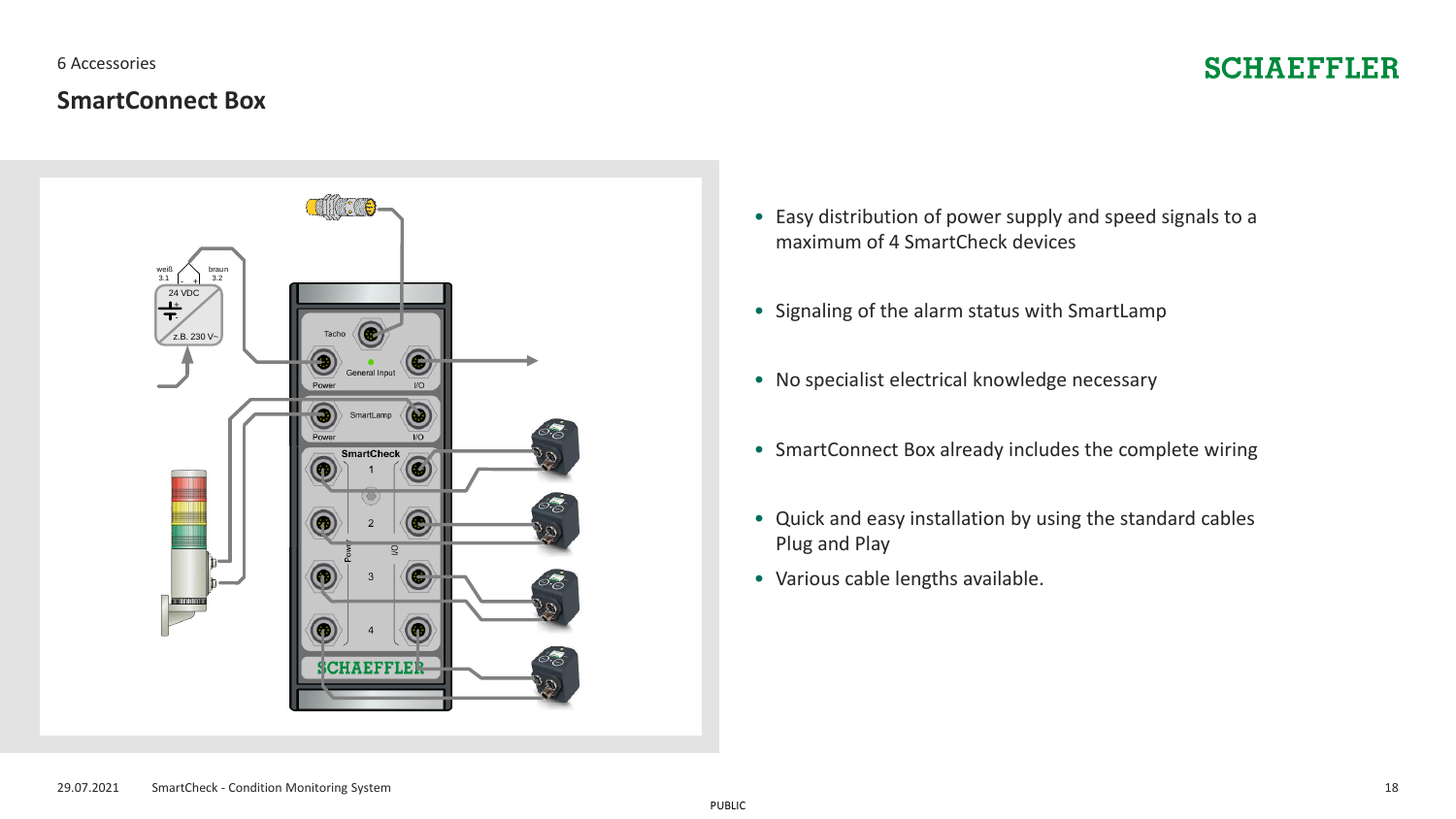#### 6 Accessories

# **SCHAEFFLER**

## **SmartLamp**



- Signaling of the alarm status of the SmartCheck with SmartLamp
- No electrical expertise required
- Quick and easy installation by using the standard cables - Plug and Play
- No special configuration of the SmartCheck necessary. Standard configuration is sufficient
- Can be combined with SmartConnect Box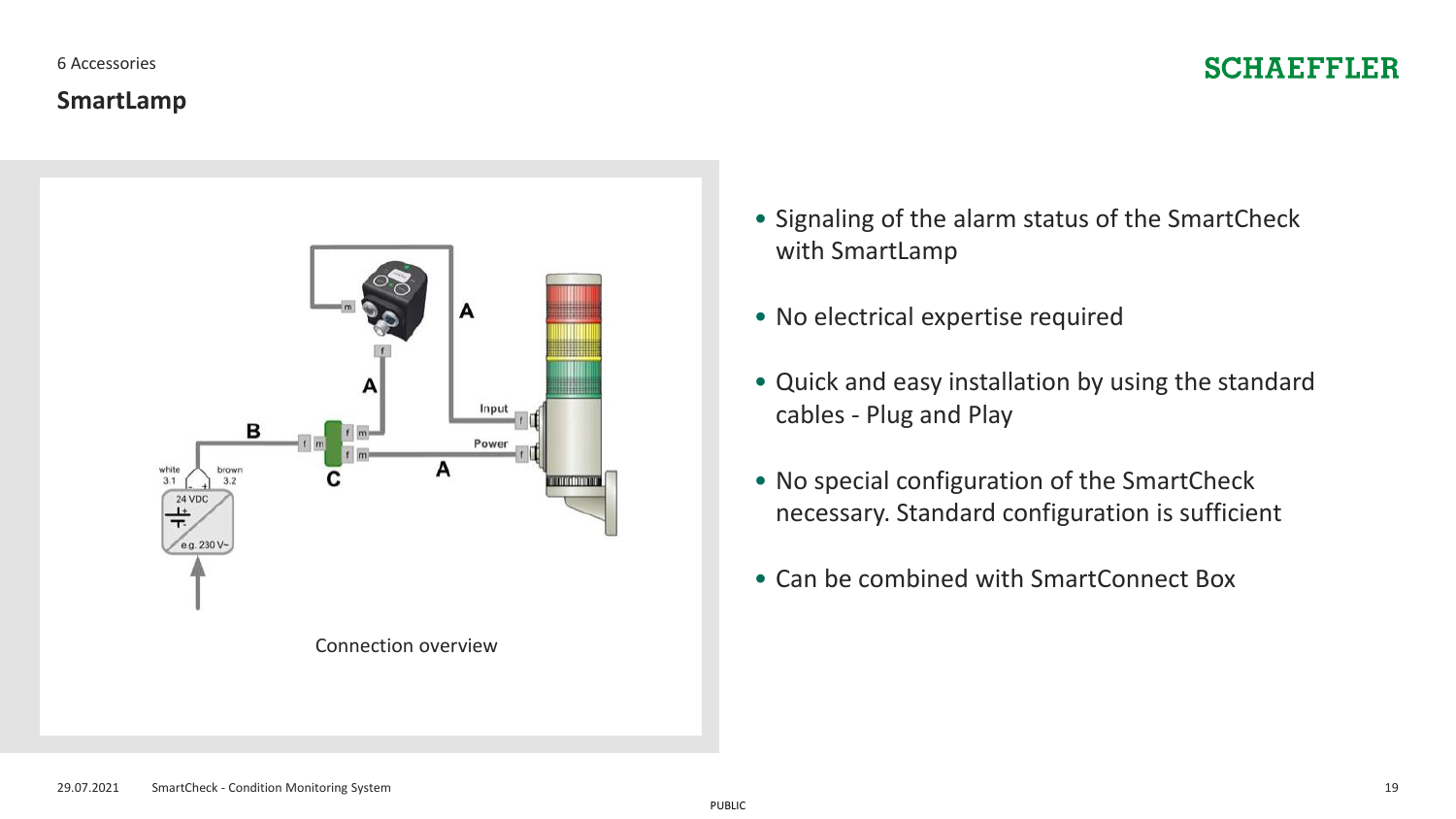#### 6 Accessories

# **SCHAEFFLER**

## **SmartConnect Box and SmartLamp in combination**



#### **Solution description:**

- Simple distribution of power supply and inputs / outputs to up to four SmartCheck systems
- Connection of SmartLamp and standard speed sensor via SmartConnectBox
- Decentralised display of the overall status of one or more **SmartCheck**

#### **Advantages of this solution:**

- Low efforts for cabling and costs
- Quick and easy installation
- No configuration of the SmartCheck necessary. Factory delivery is sufficient
- Smart ConnectBox can be mounted directly on the machine due to protection class IP 67
- Plug & Play with Schaeffler standard cables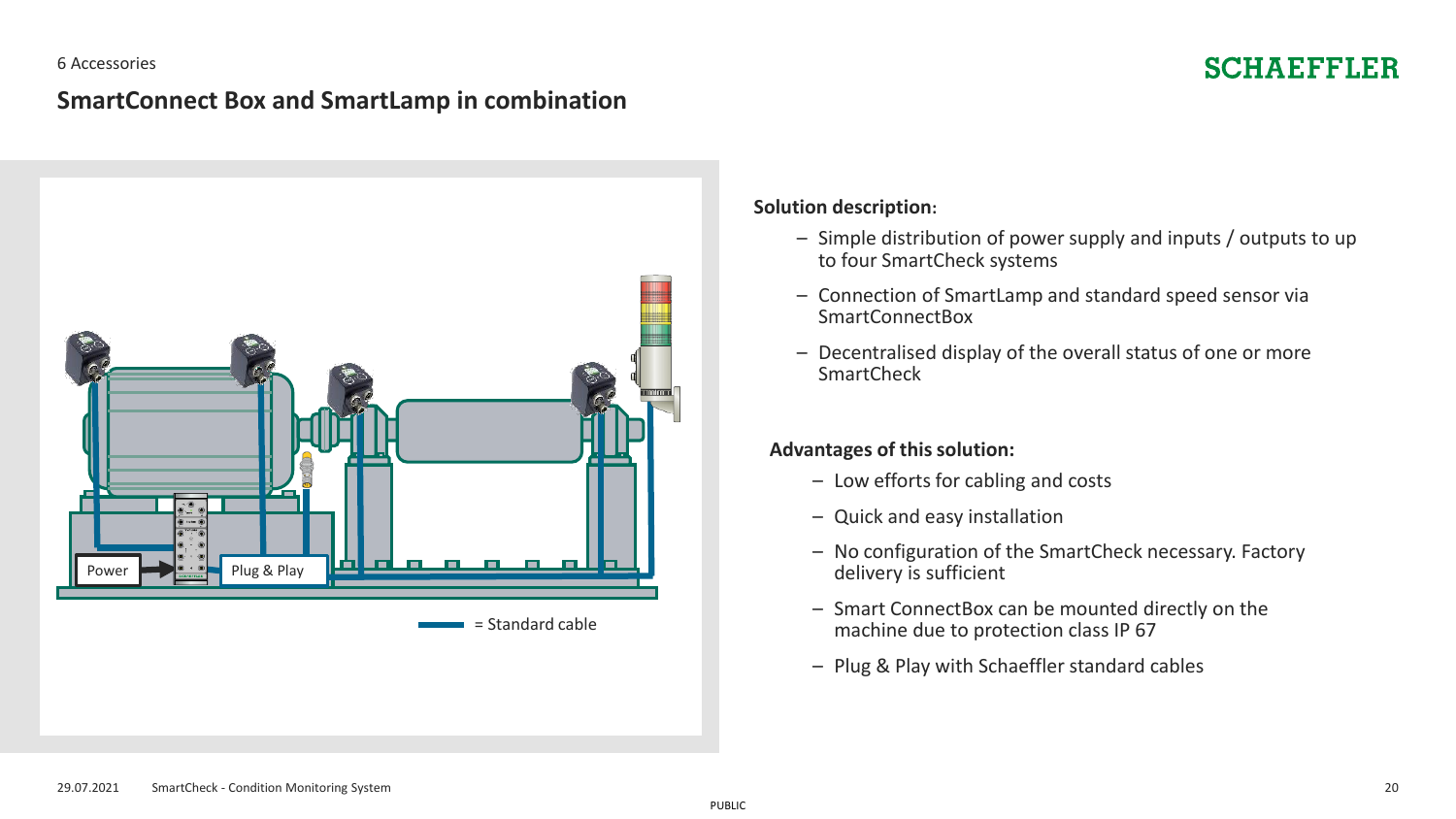- <span id="page-20-0"></span>[Basics Vibration monitoring](#page-2-0)
- [SmartCheck](#page-6-0)
- Areas of [application](#page-9-0)
- [SmartCheck system](#page-11-0) integration
- [Advantages](#page-14-0)
- [Accessories](#page-16-0)
- **Services**